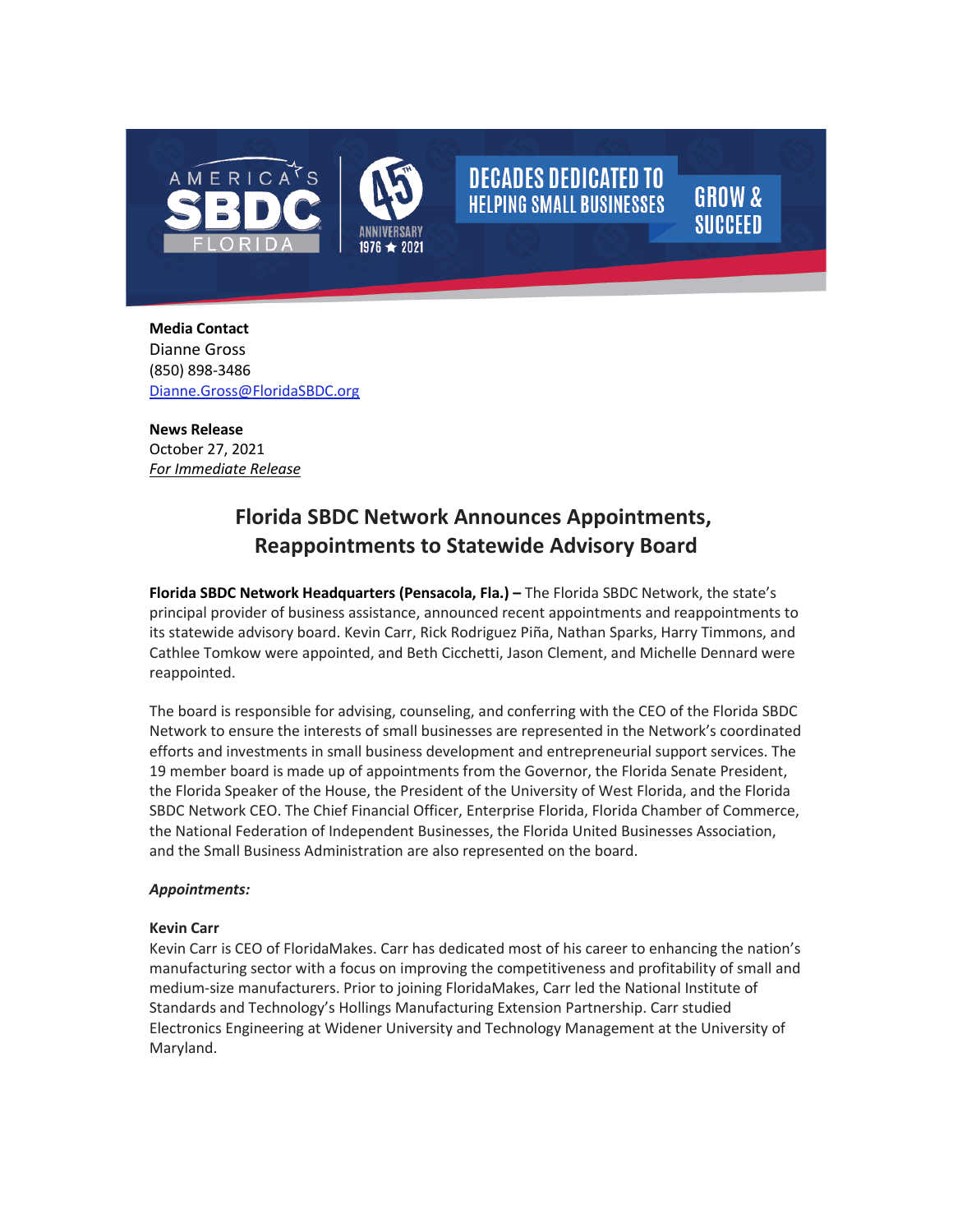## **Rick Rodriguez Piña**

With more than 30 years of expertise, Rick Rodriguez Piña is a seasoned professional with vast knowledge of the political process at the national, state, and local levels. Piña's primary business focus is on education policies and procurement within the K-12 arena. He is the former Policy Director for the Florida Department of Commerce and has had many years of service with leading local and state economic development entities. In 1995 Piña started Rodriguez Piña & Associates, a successful public affairs and governmental consulting company that has provided services to a wide array of national and international clientele, including professional sports franchises, health care & insurance, technology, and national financial institutions, among others.

### **Nathan Sparks**

A 23 year veteran of the economic development industry, Sparks has served as Executive Director of One Okaloosa EDC, a non-profit private-public partnership dedicated to supporting the economic vitality of Okaloosa County and its municipalities since 2013. While at the EDC, Sparks' efforts to champion new outreach initiatives, economic incentive programs, and industrial site inventory have resulted in strong stakeholder engagement while positioning Okaloosa County for a new era of success. He holds a B.A. in International Studies and Economics from Oglethorpe University. He is a graduate of the University of Oklahoma's Economic Development Institute and is a Certified Economic Developer (CEcD).

#### **Harry Timmons**

Harry is a lifelong resident of Brooksville, Florida. He graduated from Hernando High School in 1985 and went on to earn a bachelor's degree in Economics from Florida State University. Before starting his career in real estate, Timmons worked for a short time with Farm Bureau Insurance. His family has been involved in the real estate business for over 40 years and he has been a member of the Hernando County Board of Realtors for over 25 years.

#### **Cathlee Tomkow**

Cathlee Tomkow is a licensed real estate sales associate in Dade City, Florida with 18 years of experience in the industry. She is the owner and manager of Sunny Acres Lodge, a 1,299-acre event and wedding venue, located in the heart of Central Florida. Tomkow and her husband also currently operate a cattle ranch in Polk City, Florida, and she has been in the gift-retail industry since the mid-80s.

#### *Reappointments:*

# **Beth Cicchetti**

Beth Cicchetti is the founder and principal of Beth Kirkland Consulting, LLC, an economic and business development consulting and management services firm. She serves as the economic development professional for the Gadsden County Development Council in North Florida and as the Executive Director of the Florida Economic Development Council. Additionally, she maintains a consulting affiliation with BRPH Architects-Engineers, Inc., supporting commercial and industrial business and project development primarily in the aviation/aerospace and defense sectors.

#### **Jason Clement**

Jason Clement is a Founding Partner and the CEO of Sports Facilities Management (SFM), and a Managing Partner of Sports Facilities Advisory (SFA). Under his leadership, SFM and SFA have